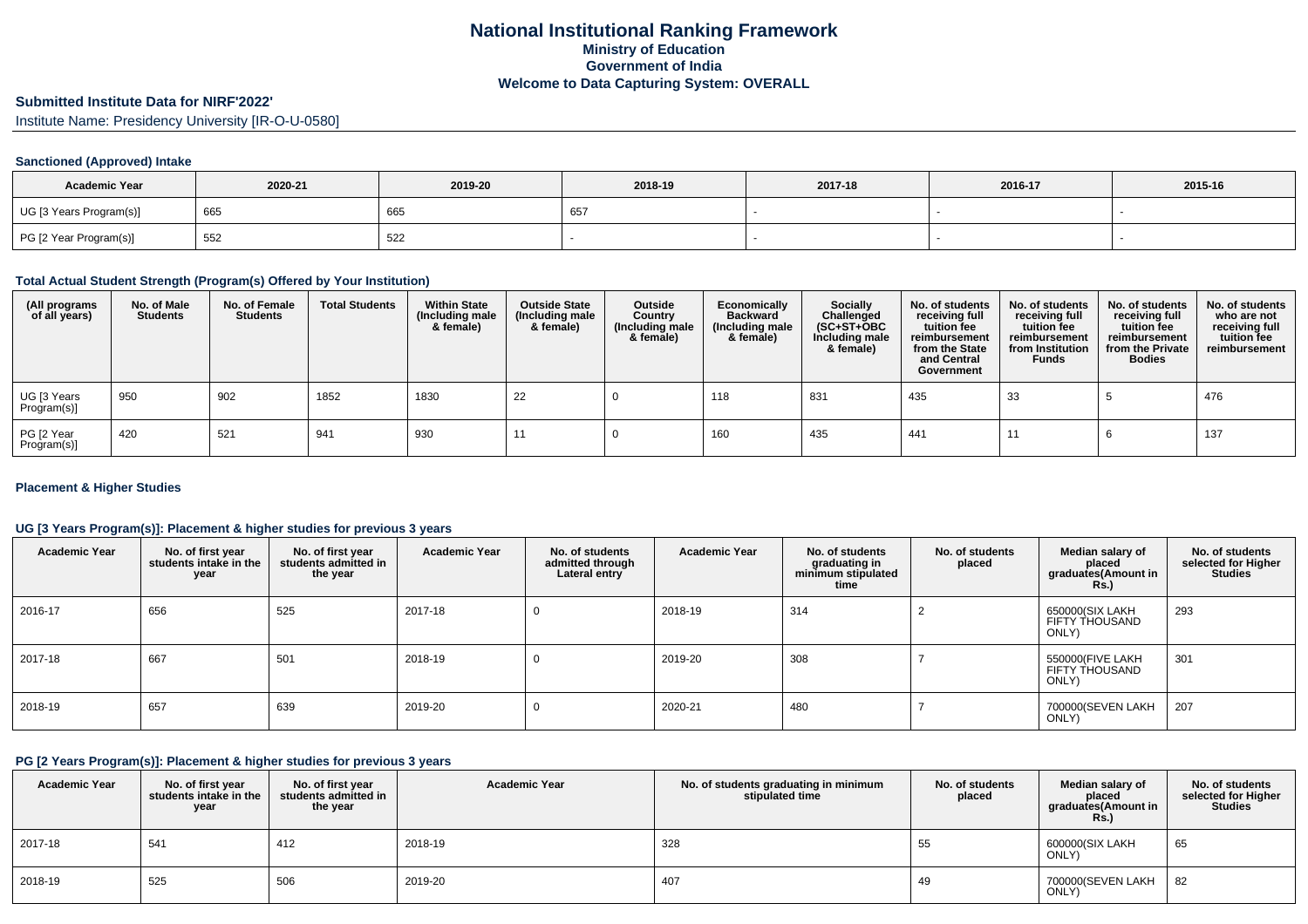| 2019-20 | 522 | 180 | ነበ2በ-21 | 424 | .AKH<br>ONLY)<br>______ | -97 |
|---------|-----|-----|---------|-----|-------------------------|-----|
|         |     |     |         |     |                         |     |

#### **Ph.D Student Details**

| Ph.D (Student pursuing doctoral program till 2020-21 Students admitted in the academic year 2020-21 should not be entered here.) |                                                                                                                                  |                                                      |    |  |  |  |
|----------------------------------------------------------------------------------------------------------------------------------|----------------------------------------------------------------------------------------------------------------------------------|------------------------------------------------------|----|--|--|--|
|                                                                                                                                  | <b>Total Students</b>                                                                                                            |                                                      |    |  |  |  |
| Full Time                                                                                                                        |                                                                                                                                  | 322                                                  |    |  |  |  |
| Part Time                                                                                                                        |                                                                                                                                  | 0                                                    |    |  |  |  |
|                                                                                                                                  | No. of Ph.D students graduated (including Integrated Ph.D)                                                                       |                                                      |    |  |  |  |
|                                                                                                                                  | 2020-21                                                                                                                          | 2019-20<br>2018-19                                   |    |  |  |  |
| Full Time                                                                                                                        |                                                                                                                                  | 17                                                   | 10 |  |  |  |
| Part Time                                                                                                                        |                                                                                                                                  | 0                                                    |    |  |  |  |
|                                                                                                                                  | PG (Student pursuing MD/MS/DNB program till 2020-21 Students admitted in the academic year 2021 - 22 should not be entered here) |                                                      |    |  |  |  |
|                                                                                                                                  | Number of students pursuing PG (MD/MS/DNB) program                                                                               |                                                      |    |  |  |  |
|                                                                                                                                  |                                                                                                                                  | No. of students Graduating in PG (MD/MS/DNB) program |    |  |  |  |
| 2020-21                                                                                                                          | 2019-20                                                                                                                          | 2018-19                                              |    |  |  |  |
|                                                                                                                                  |                                                                                                                                  | 0                                                    |    |  |  |  |

### **Online Education**

| . Does all programs/courses were completed on time.                                             |                                                                                       | Yes                                                                                                                                                                                                                                                                                                                                                                                                                                                                                                                                                     |    |  |  |
|-------------------------------------------------------------------------------------------------|---------------------------------------------------------------------------------------|---------------------------------------------------------------------------------------------------------------------------------------------------------------------------------------------------------------------------------------------------------------------------------------------------------------------------------------------------------------------------------------------------------------------------------------------------------------------------------------------------------------------------------------------------------|----|--|--|
| 2. Measures taken to complete the syllabus of courses and programs.                             |                                                                                       | 1. Following the time table, time to time classes were conducted on a daily basis.<br>2. Study materials were shared through Google meet platform.<br>3. Infrastructure for E-classrooms were provided.<br>4. Assignments were taken on<br>5. Through Google classrooms, reading materials were uploaded from Jestor and other portals.<br>6. Time bound Examinations were held<br>7. Arrangement of telephonic conversation were done to reduce students' doubts and queries.<br>8. Online demonstration of lab based practical classes are conducted. |    |  |  |
| 3. The period of delay in completion of syllabus (in months).                                   |                                                                                       |                                                                                                                                                                                                                                                                                                                                                                                                                                                                                                                                                         |    |  |  |
| 4. The period of delay in conducting exams (in months).                                         |                                                                                       |                                                                                                                                                                                                                                                                                                                                                                                                                                                                                                                                                         |    |  |  |
| <b>Portal Name</b>                                                                              | No, of students offered online courses which have credit<br>transferred to transcript | Total no. of online courses which have credit transferred<br>Total no. of credits transferred to transcript<br>to the transcript                                                                                                                                                                                                                                                                                                                                                                                                                        |    |  |  |
| Swayam                                                                                          |                                                                                       |                                                                                                                                                                                                                                                                                                                                                                                                                                                                                                                                                         |    |  |  |
| ZOOM CLASSES and PIAZZA PORTAL                                                                  | 24                                                                                    |                                                                                                                                                                                                                                                                                                                                                                                                                                                                                                                                                         |    |  |  |
| ZOOM CLASSES and PIAZZA PORTAL                                                                  | 24                                                                                    | 6                                                                                                                                                                                                                                                                                                                                                                                                                                                                                                                                                       | -6 |  |  |
| ZOOM CLASSES and PIAZZA PORTAL<br>23                                                            |                                                                                       | 6<br>-6                                                                                                                                                                                                                                                                                                                                                                                                                                                                                                                                                 |    |  |  |
| ZOOM CLASSES and PIAZZA PORTAL                                                                  | 24                                                                                    | 6                                                                                                                                                                                                                                                                                                                                                                                                                                                                                                                                                       |    |  |  |
| 5. No. of courses developed and available online on Swayam platform by your institution faculty |                                                                                       |                                                                                                                                                                                                                                                                                                                                                                                                                                                                                                                                                         |    |  |  |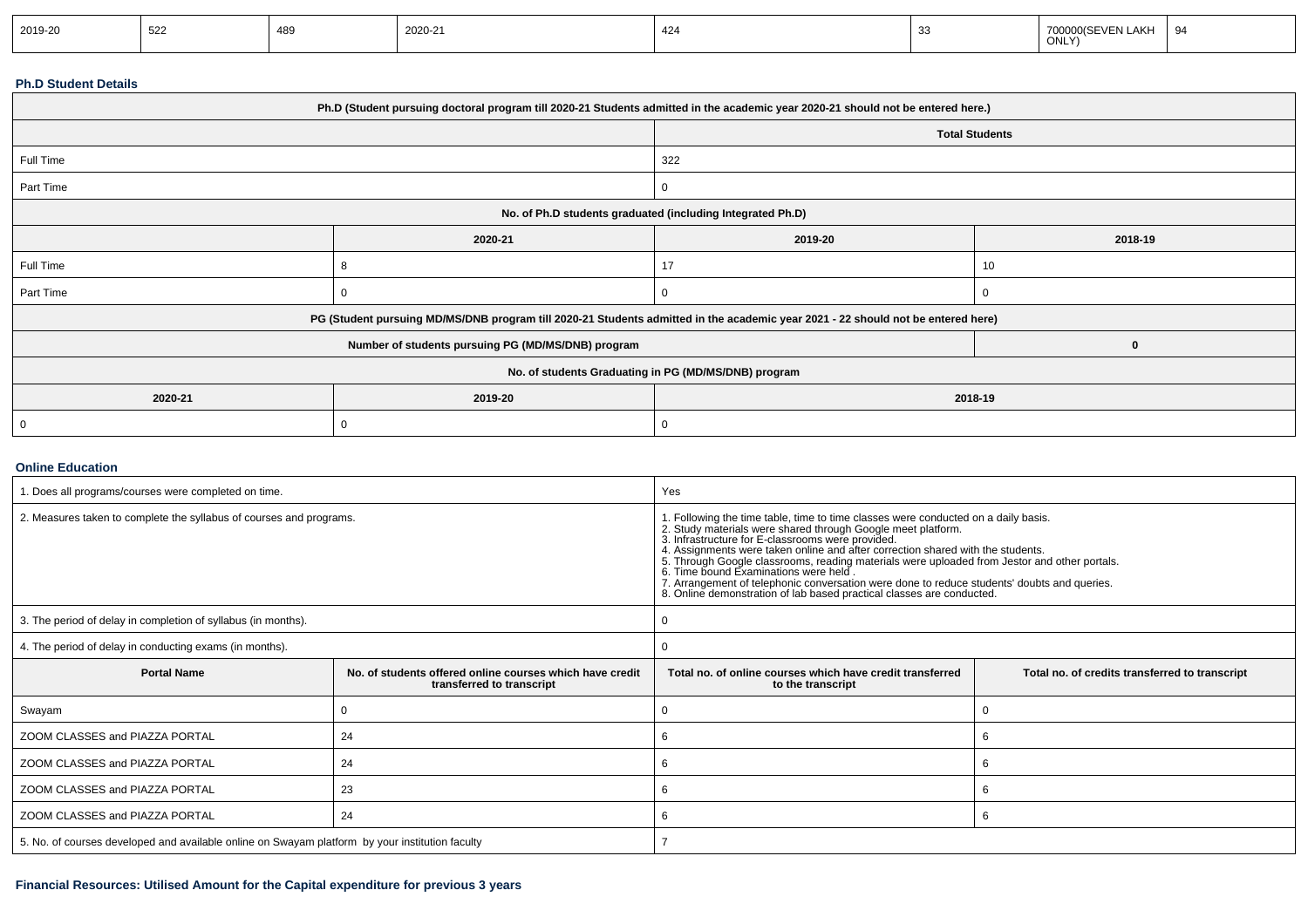| <b>Academic Year</b>                                                                                 | 2020-21                                                                                           | 2019-20                                                                                     | 2018-19                                                                                        |  |  |  |  |  |
|------------------------------------------------------------------------------------------------------|---------------------------------------------------------------------------------------------------|---------------------------------------------------------------------------------------------|------------------------------------------------------------------------------------------------|--|--|--|--|--|
|                                                                                                      | <b>Utilised Amount</b>                                                                            | <b>Utilised Amount</b>                                                                      | <b>Utilised Amount</b>                                                                         |  |  |  |  |  |
| Annual Capital Expenditure on Academic Activities and Resources (excluding expenditure on buildings) |                                                                                                   |                                                                                             |                                                                                                |  |  |  |  |  |
| Library                                                                                              | 1243975 (Twelve Lakh Forty Three Thousand Nine Hundred<br>Seventy Five Rupees Only)               | 19410176 (One Crore Ninety Four Lakh Ten Thousand One<br>Hundred Seventy Six Rupees Only)   | 2021807 (Twenty Lakh Twenty One Thousand Eight Hundred<br>Seven Rupees Only)                   |  |  |  |  |  |
| New Equipment for Laboratories                                                                       | 17207591 (One Crore Seventy Two Lakh Seven Thousand<br>Five Hundred Ninety One Rupees Only)       | 47630690 (Four Crore Seventy Six Lakh Thirty Thousand Six<br>Hundred Ninety Rupees Only)    | 25088993 (Two Crore Fifty Lakh Eighty Eight Thousand Nine<br>Hundred Ninety Three Rupees Only) |  |  |  |  |  |
| <b>Engineering Workshops</b>                                                                         | 0 (Zero)                                                                                          | 0 (Zero)                                                                                    | 0 (Zero)                                                                                       |  |  |  |  |  |
| Other expenditure on creation of Capital Assets (excluding<br>expenditure on Land and Building)      | 16133765 (One Crore Sixty One Lakh Thirty Three Thousand<br>Seven Hundred Sixty Five Rupees Only) | 66803981 (Six Crore Sixty Eight Lakh Three Thousand Nine<br>Hundred Eighty One Rupees Only) | 31587217 (Three Crore Fifteen Lakh Eighty Seven Thousand<br>Two Hundred Seventeen Rupees Only) |  |  |  |  |  |

## **Financial Resources: Utilised Amount for the Operational expenditure for previous 3 years**

| <b>Academic Year</b>                                                                                                                                                                            | 2020-21                                                                                                   | 2019-20                                                                                                       | 2018-19                                                                                                   |  |  |  |  |  |
|-------------------------------------------------------------------------------------------------------------------------------------------------------------------------------------------------|-----------------------------------------------------------------------------------------------------------|---------------------------------------------------------------------------------------------------------------|-----------------------------------------------------------------------------------------------------------|--|--|--|--|--|
|                                                                                                                                                                                                 | <b>Utilised Amount</b>                                                                                    | <b>Utilised Amount</b>                                                                                        | <b>Utilised Amount</b>                                                                                    |  |  |  |  |  |
| <b>Annual Operational Expenditure</b>                                                                                                                                                           |                                                                                                           |                                                                                                               |                                                                                                           |  |  |  |  |  |
| Salaries (Teaching and Non Teaching staff)                                                                                                                                                      | 335189589 (Thirty Three Crore Fifty One Lakh Eighty Nine<br>Thousand Five Hundred Eighty Nine Rupees Only | 297747463 (Twenty Nine Crore Seventy Seven Lakh Forty<br>Seven Thousand Four Hundred Sixty Three Rupees Only) | 233261457 (Twenty Three Crore Thirty Two Lakh Sixty One<br>Thousand Four Hundred Fifty Seven Rupees Only) |  |  |  |  |  |
| Maintenance of Academic Infrastructure or consumables and<br>other running expenditures (excluding maintenance of hostels<br>and allied services, rent of the building, depreciation cost, etc) | 112852480 (Eleven Crore Twenty Eight Lakh Fifty Two<br>Thousand Four Hundred Eighty Rupees Only)          | 119766687 (Eleven Crore Ninety Seven Lakh Sixty Six<br>Thousand Six Hundred Eighty Seven Rupees Only)         | 126339487 (Twelve Crore Sixty Three Lakh Thirty Nine<br>Thousand Four Hundred Eighty Seven Rupees Only)   |  |  |  |  |  |
| Seminars/Conferences/Workshops                                                                                                                                                                  | 15610 (Fifteen Thousand Six Hundred Ten Rupees Only)                                                      | 2438349 (Twenty Four Lakh Thirty Eight Thousand Three<br>Hundred Forty Nine Rupees Only)                      | 1819308 (Eighteen Lakh Nineteen Thousand Three Hundred<br>Eight Rupees Only)                              |  |  |  |  |  |

**IPR**

| Calendar year            | 2020 | 2019 | 2018 |
|--------------------------|------|------|------|
| No. of Patents Published |      |      |      |
| No. of Patents Granted   |      |      |      |

## **Sponsored Research Details**

| <b>Financial Year</b>                    | 2020-21                                                                             | 2019-20                                                                             | 2018-19                                                                     |
|------------------------------------------|-------------------------------------------------------------------------------------|-------------------------------------------------------------------------------------|-----------------------------------------------------------------------------|
| Total no. of Sponsored Projects          | 133                                                                                 | 170                                                                                 | $22^{\circ}$                                                                |
| Total no. of Funding Agencies            |                                                                                     | 20                                                                                  | ںے                                                                          |
| Total Amount Received (Amount in Rupees) | 63069578                                                                            | 80223528                                                                            | 70382701                                                                    |
| Amount Received in Words                 | Six Crore Thirty Lakh Sixty Nine Thousand Five Hundred<br>Seventy Eight Rupees Only | Eight Crore Two Lakh Twenty Three Thousand Five Hundred<br>Twenty Eight Rupees Only | Seven Crore Three Lakh Eighty Two Thousand Seven<br>Hundred One Rupees Only |

## **Consultancy Project Details**

| <b>Financial Year</b>             | 2020-21 | 2019-20 | 2018-19 |
|-----------------------------------|---------|---------|---------|
| Total no. of Consultancy Projects |         |         |         |
| Total no. of Client Organizations |         |         |         |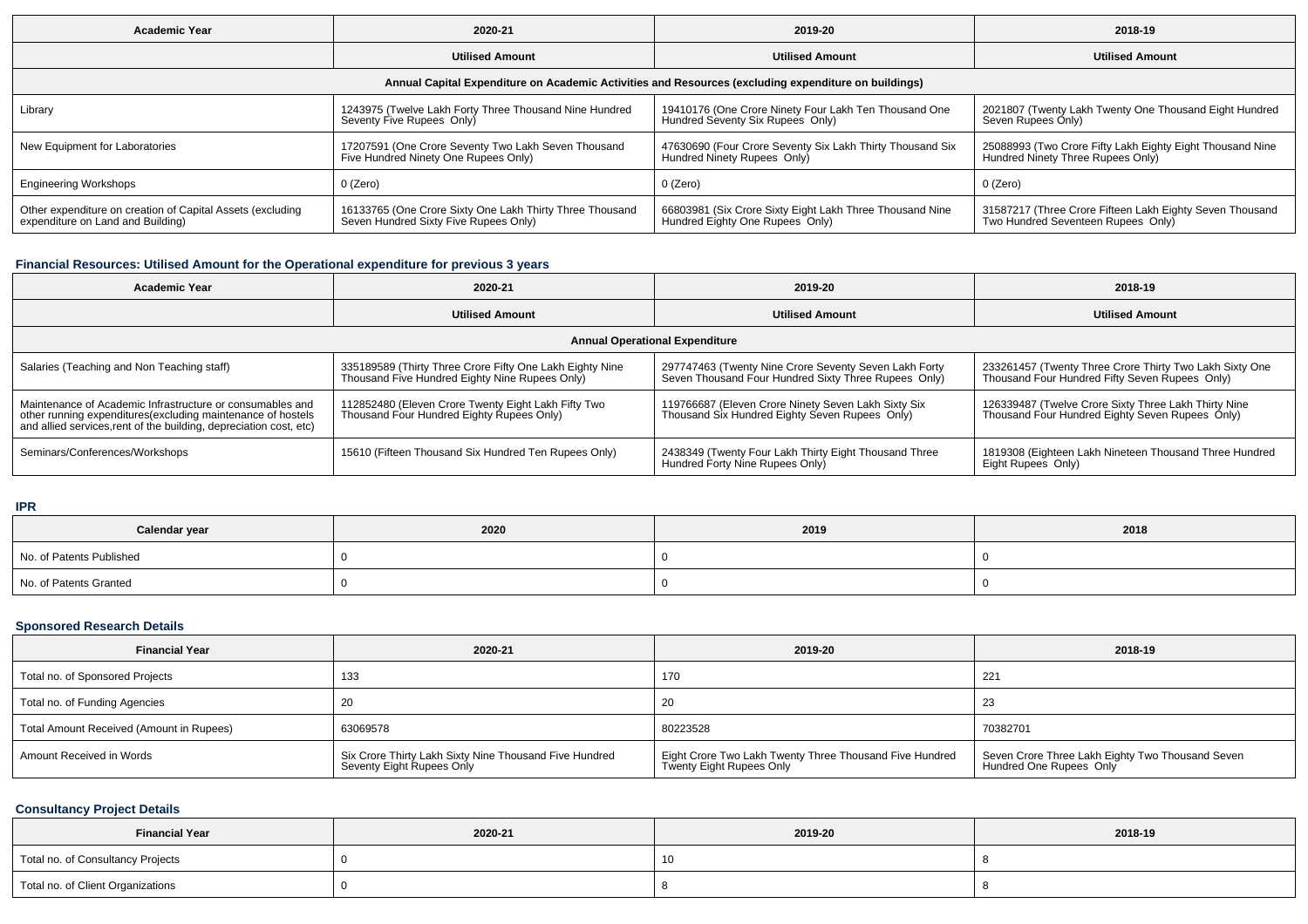| Total Amount Received (Amount in Rupees) |      | 221200                                               | 146998                                                               |
|------------------------------------------|------|------------------------------------------------------|----------------------------------------------------------------------|
| Amount Received in Words                 | Zero | Two Lakh Twenty One Thousand Two Hundred Rupees Only | One Lakh Forty Six Thousand Nine Hundred Ninety Eight<br>Rupees Only |

## **Executive Development Program/Management Development Programs**

| <b>Financial Year</b>                                                             | 2020-21 | 2019-20 | 2018-19 |
|-----------------------------------------------------------------------------------|---------|---------|---------|
| Total no. of Executive Development Programs/ Management<br>  Development Programs | - 0     |         |         |
| Total no. of Participants                                                         |         |         |         |
| Total Annual Earnings (Amount in Rupees)(Excluding Lodging<br>& Boarding Charges) | - 0     |         |         |
| Total Annual Earnings in Words                                                    | Zero    | Zero    | Zero    |

## **PCS Facilities: Facilities of physically challenged students**

| 1. Do your institution buildings have Lifts/Ramps?                                                                                                         | Yes, more than 80% of the buildings |
|------------------------------------------------------------------------------------------------------------------------------------------------------------|-------------------------------------|
| 2. Do your institution have provision for walking aids, including wheelchairs and transportation from one building to another for<br>handicapped students? | Yes                                 |
| 3. Do your institution buildings have specially designed toilets for handicapped students?                                                                 | Yes, more than 80% of the buildings |

#### **Accreditation**

## **NBA Accreditation**

| alid NBA Accreditation?<br>$D^{\alpha}$<br>. | NC |
|----------------------------------------------|----|
|                                              |    |

## **NAAC Accreditation**

| <sup>1</sup> 1. Does your institute have a valid NAAC Accreditation? |            | <b>YES</b> |             |  |  |
|----------------------------------------------------------------------|------------|------------|-------------|--|--|
| Valid from                                                           |            | Valid upto | <b>CGPA</b> |  |  |
| 16-12-2016                                                           | 15-12-2021 |            | 3.04        |  |  |

## **Faculty Details**

| <b>Srno</b> | Name              | Age | Designation                | Gender | Qualification | Experience (In<br>Months) | <b>Currently working</b><br>with institution? | <b>Joining Date</b> | <b>Leaving Date</b>      | <b>Association type</b> |
|-------------|-------------------|-----|----------------------------|--------|---------------|---------------------------|-----------------------------------------------|---------------------|--------------------------|-------------------------|
|             | Bijan Das         | 58  | Professor                  | Male   | Ph.D          | 385                       | Yes                                           | 03-07-2012          | $\sim$ $\sim$            | Regular                 |
|             | Gandhi Kumar Kar  | 63  | Professor                  | Male   | Ph.D          | 426                       | Yes                                           | 20-07-2012          | $- -$                    | Regular                 |
| 3           | Arnab Halder      | 41  | Associate Professor        | Male   | Ph.D          | 208                       | Yes                                           | 17-12-2013          | $\sim$                   | Regular                 |
| 4           | Biplab Biswas     | 38  | <b>Assistant Professor</b> | Male   | Ph.D          | 94                        | Yes                                           | 23-12-2013          | $- -$                    | Regular                 |
| 5           | Adity Bose        | 42  | <b>Assistant Professor</b> | Female | Ph.D          | 149                       | Yes                                           | 08-04-2013          | $- -$                    | Regular                 |
| 6           | Pulak Kumar Ghosh | 41  | <b>Assistant Professor</b> | Male   | Ph.D          | 92                        | Yes                                           | 06-12-2013          | $\overline{\phantom{a}}$ | Regular                 |
|             | Sasikumar Palani  | 42  | <b>Assistant Professor</b> | Male   | Ph.D          | 104                       | Yes                                           | 30-11-2012          | $- -$                    | Regular                 |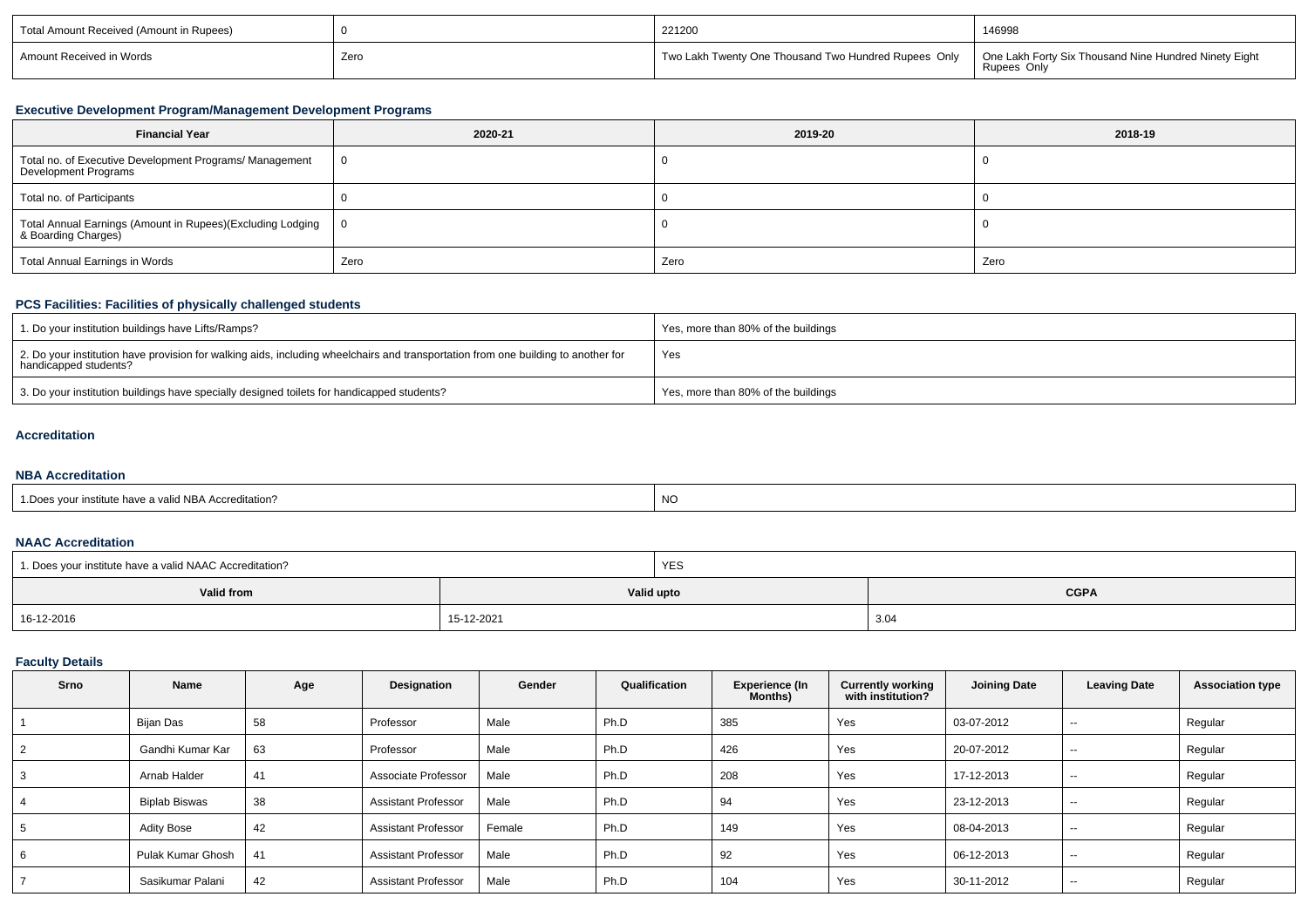| 8  | Koena Ghosh                 | 42 | <b>Assistant Professor</b> | Female | Ph.D    | 101   | Yes | 13-11-2013 | $\overline{\phantom{a}}$ | Regular |
|----|-----------------------------|----|----------------------------|--------|---------|-------|-----|------------|--------------------------|---------|
| 9  | Anjoy Majhi                 | 43 | <b>Assistant Professor</b> | Male   | Ph.D    | 102   | Yes | 02-02-2013 | $\overline{\phantom{a}}$ | Regular |
| 10 | Dhruba Prosad<br>Chatterjee | 43 | <b>Assistant Professor</b> | Male   | Ph.D    | 179   | Yes | 16-01-2014 | --                       | Regular |
| 11 | Nusrat Jahan                | 43 | <b>Assistant Professor</b> | Female | Ph.D    | 186   | Yes | 12-10-2012 | $\overline{\phantom{a}}$ | Regular |
| 12 | Mainak Pal                  | 40 | <b>Assistant Professor</b> | Male   | Ph.D    | 151   | Yes | 17-09-2015 | --                       | Regular |
| 13 | Barada Laxmi<br>Panda       | 43 | <b>Assistant Professor</b> | Female | Ph.D    | 91    | Yes | 05-12-2013 |                          | Regular |
| 14 | Manoj Kumar Panda           | 37 | <b>Assistant Professor</b> | Male   | Ph.D    | 71    | Yes | 10-08-2015 | $\overline{\phantom{a}}$ | Regular |
| 15 | Priyanka De                 | 34 | <b>Assistant Professor</b> | Female | M. Phil | 96    | Yes | 12-11-2013 | $\overline{\phantom{a}}$ | Regular |
| 16 | Arnab Kumar<br>Mukhopadhyay | 39 | <b>Assistant Professor</b> | Male   | Ph.D    | 143   | Yes | 25-11-2013 | $\overline{\phantom{a}}$ | Regular |
| 17 | Ngaineilam Haokip           | 40 | <b>Assistant Professor</b> | Female | Ph.D    | 82    | Yes | 14-09-2015 | $\sim$                   | Regular |
| 18 | Sugopa Sengupta             | 42 | <b>Assistant Professor</b> | Female | Ph.D    | 105   | Yes | 30-10-2012 | --                       | Regular |
| 19 | Shampa Biswas<br>Sarkar     | 52 | <b>Assistant Professor</b> | Female | Ph.D    | 153   | Yes | 01-03-2013 | --                       | Regular |
| 20 | Santanu<br>Chakraborty      | 45 | <b>Assistant Professor</b> | Male   | Ph.D    | 99    | Yes | 19-04-2013 | $\overline{\phantom{a}}$ | Regular |
| 21 | Mausumi Bhakta<br>Sikdar    | 54 | Associate Professor        | Female | Ph.D    | 279   | Yes | 15-01-2013 | $\overline{\phantom{a}}$ | Regular |
| 22 | Amlan Ghosh                 | 45 | <b>Assistant Professor</b> | Male   | Ph.D    | 155   | Yes | 12-12-2012 | Ξ.                       | Regular |
| 23 | Sumit Mandal                | 42 | <b>Assistant Professor</b> | Male   | Ph.D    | 104   | Yes | 26-11-2012 | $\overline{\phantom{a}}$ | Regular |
| 24 | Aparna<br>Mukhopadhyay      | 44 | <b>Assistant Professor</b> | Female | Ph.D    | 111   | Yes | 14-03-2013 | --                       | Regular |
| 25 | Ranjana Pal                 | 39 | <b>Assistant Professor</b> | Female | Ph.D    | 97    | Yes | 08-07-2013 | --                       | Regular |
| 26 | Sutapa Saha                 | 39 | <b>Assistant Professor</b> | Female | Ph.D    | 106   | Yes | 28-09-2012 | Ξ.                       | Regular |
| 27 | Kalyan Giri                 | 46 | <b>Assistant Professor</b> | Male   | Ph.D    | 102   | Yes | 16-01-2013 | $\overline{\phantom{a}}$ | Regular |
| 28 | Kousik Pramanick            | 42 | Professor                  | Male   | Ph.D    | 181   | Yes | 12-12-2012 | н.                       | Regular |
| 29 | M Ganesan                   | 42 | Assistant Professor        | Male   | Ph.D    | 101   | Yes | 18-01-2013 | $\overline{\phantom{a}}$ | Regular |
| 30 | Malay Das                   | 44 | <b>Assistant Professor</b> | Male   | Ph.D    | 102   | Yes | 24-01-2013 | $\overline{\phantom{a}}$ | Regular |
| 31 | Puja Ray                    | 44 | Assistant Professor        | Female | Ph.D    | $104$ | Yes | 07-11-2012 |                          | Regular |
| 32 | Pralay Majumder             | 44 | <b>Assistant Professor</b> | Male   | Ph.D    | 98    | Yes | 01-03-2013 | н.                       | Regular |
| 33 | Souryadeep<br>Mukherjee     | 42 | <b>Assistant Professor</b> | Male   | M.Sc.   | 195   | Yes | 14-12-2012 | $\overline{\phantom{a}}$ | Regular |
| 34 | Devrani Mitra               | 44 | <b>Assistant Professor</b> | Female | Ph.D    | 106   | Yes | 01-08-2013 | $\sim$                   | Regular |
| 35 | Prabir Kr<br>Mukhopadhyay   | 60 | Professor                  | Male   | Ph.D    | 395   | Yes | 21-12-2012 | $\sim$                   | Regular |
| 36 | Abhik Saha                  | 45 | Assistant Professor        | Male   | Ph.D    | 108   | Yes | 01-11-2012 | $\overline{\phantom{a}}$ | Regular |
| 37 | Abhijit Dey                 | 40 | <b>Assistant Professor</b> | Male   | Ph.D    | 183   | Yes | 17-12-2012 | $\sim$                   | Regular |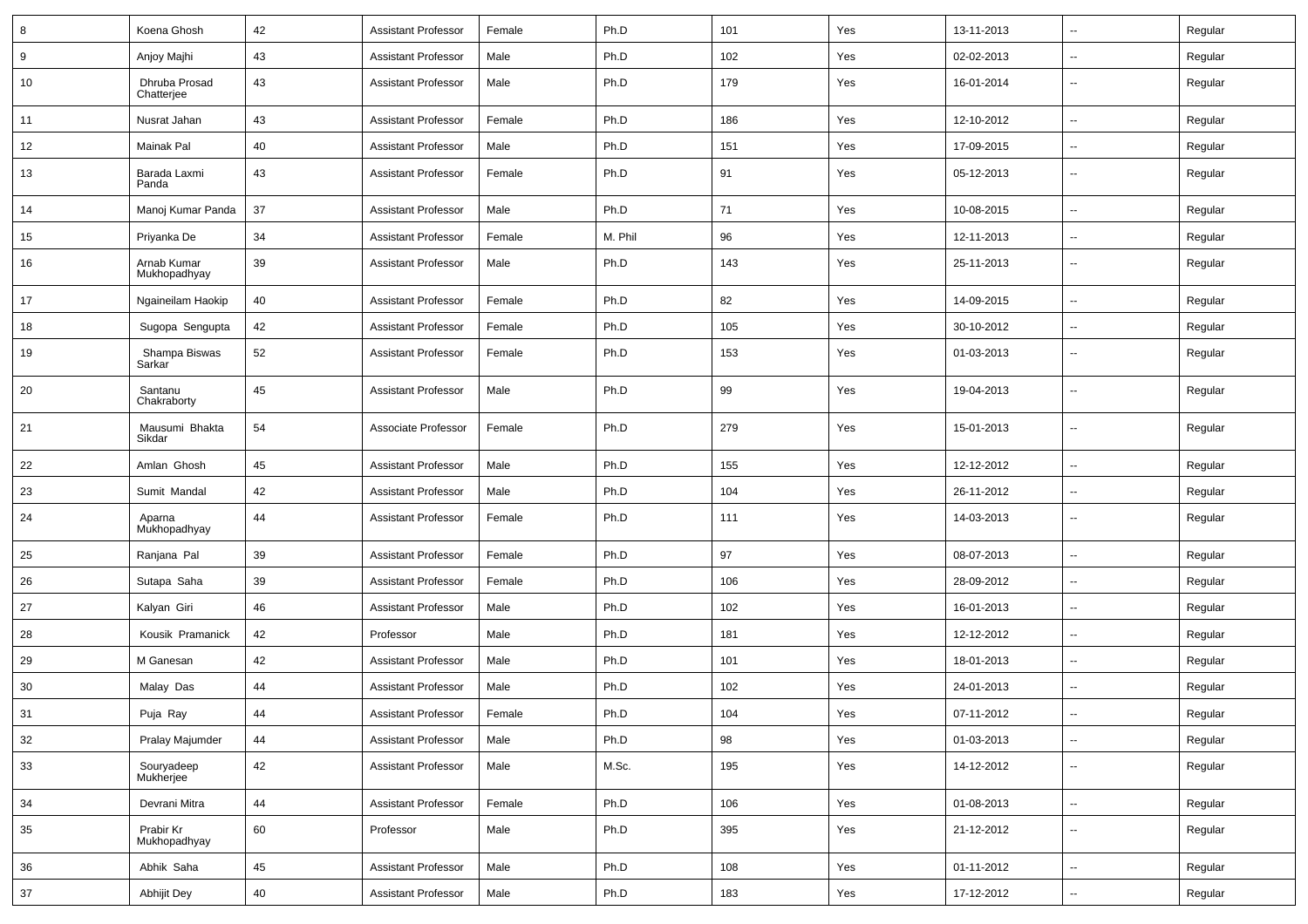| 38 | Sanghamitra Dey         | 46 | <b>Assistant Professor</b> | Female | Ph.D    | 137 | Yes | 02-11-2013 | $\overline{\phantom{a}}$ | Regular |
|----|-------------------------|----|----------------------------|--------|---------|-----|-----|------------|--------------------------|---------|
| 39 | Piyali Mukherjee        | 44 | <b>Assistant Professor</b> | Female | Ph.D    | 107 | Yes | 26-12-2012 | ⊶.                       | Regular |
| 40 | Nabendu Biswas          | 39 | <b>Assistant Professor</b> | Male   | Ph.D    | 108 | Yes | 01-11-2012 | $\sim$                   | Regular |
| 41 | Gautam Ghosh            | 58 | Professor                  | Male   | Ph.D    | 384 | Yes | 04-01-2013 | $\overline{\phantom{a}}$ | Regular |
| 42 | Joydip<br>Mukhopadhyay  | 57 | Professor                  | Male   | Ph.D    | 396 | Yes | 20-07-2012 | --                       | Regular |
| 43 | Arijit Ray              | 59 | Professor                  | Male   | Ph.D    | 384 | Yes | 01-02-2013 | $\overline{\phantom{a}}$ | Regular |
| 44 | Sankar Bose             | 53 | Professor                  | Male   | Ph.D    | 276 | Yes | 05-02-2013 | $\sim$                   | Regular |
| 45 | Gautam Kumar Deb        | 61 | Professor                  | Male   | Ph.D    | 222 | Yes | 01-02-2013 | $\overline{\phantom{a}}$ | Regular |
| 46 | Kalyan Halder           | 50 | Professor                  | Male   | Ph.D    | 311 | Yes | 02-01-2013 | $\sim$                   | Regular |
| 47 | Md Sayad<br>Rahaman     | 34 | <b>Assistant Professor</b> | Male   | Ph.D    | 55  | Yes | 06-01-2017 | $\overline{\phantom{a}}$ | Regular |
| 48 | Sayan Biswas            | 33 | <b>Assistant Professor</b> | Male   | Ph.D    | 54  | Yes | 24-01-2017 | $\sim$                   | Regular |
| 49 | Anudeb Mandal           | 34 | <b>Assistant Professor</b> | Male   | Ph.D    | 74  | Yes | 03-02-2017 | $\overline{\phantom{a}}$ | Regular |
| 50 | Sanjib Biswas           | 34 | <b>Assistant Professor</b> | Male   | M.Sc.   | 74  | Yes | 08-02-2017 | -−                       | Regular |
| 51 | Riya Mondal             | 29 | <b>Assistant Professor</b> | Female | M.Sc.   | 68  | Yes | 09-02-2017 | $\sim$                   | Regular |
| 52 | Devashish Sen           | 60 | Professor                  | Male   | Ph.D    | 430 | Yes | 20-07-2012 | Ξ.                       | Regular |
| 53 | Gagari Chakrabarty      | 46 | Associate Professor        | Female | Ph.D    | 236 | Yes | 13-09-2012 | ⊶.                       | Regular |
| 54 | Prithviraj Guha         | 46 | <b>Assistant Professor</b> | Male   | Ph.D    | 98  | Yes | 30-05-2013 | -−                       | Regular |
| 55 | Supravat Bagli          | 45 | Associate Professor        | Male   | Ph.D    | 194 | Yes | 01-06-2016 | $\overline{\phantom{a}}$ | Regular |
| 56 | Saswatee<br>Mukherjee   | 37 | <b>Assistant Professor</b> | Female | Ph.D    | 96  | Yes | 22-07-2013 | --                       | Regular |
| 57 | Pravesh Tamang          | 36 | <b>Assistant Professor</b> | Male   | Ph.D    | 149 | Yes | 01-10-2012 | -−                       | Regular |
| 58 | Jayeeta Deshmukh        | 35 | <b>Assistant Professor</b> | Female | Ph.D    | 96  | Yes | 01-08-2013 | $\overline{\phantom{a}}$ | Regular |
| 59 | Soumendu<br>Chatterjee  | 48 | Professor                  | Male   | Ph.D    | 246 | Yes | 02-07-2013 | $\overline{\phantom{a}}$ | Regular |
| 60 | Mery Biswas             | 42 | <b>Assistant Professor</b> | Female | Ph.D    | 180 | Yes | 11-06-2013 | Ξ.                       | Regular |
| 61 | Koel Roychowdhury       | 40 | <b>Assistant Professor</b> | Female | Ph.D    | 88  | Yes | 27-06-2014 | ⊶.                       | Regular |
| 62 | Dhiraj Barman           | 34 | Assistant Professor        | Male   | M. Phil | 118 | Yes | 14-01-2014 | $\overline{\phantom{a}}$ | Regular |
| 63 | Suranjana Banerjee      | 42 | Assistant Professor        | Female | Ph.D    | 171 | Yes | 12-03-2014 | $\overline{\phantom{a}}$ | Regular |
| 64 | Aritra Chakraborty      | 41 | <b>Assistant Professor</b> | Male   | M. Phil | 186 | Yes | 28-02-2014 | $\sim$                   | Regular |
| 65 | Joy Sanyal              | 43 | <b>Assistant Professor</b> | Male   | Ph.D    | 113 | Yes | 07-02-2014 | Щ,                       | Regular |
| 66 | Subhajit Das            | 38 | <b>Assistant Professor</b> | Male   | Ph.D    | 136 | Yes | 28-05-2013 | Щ,                       | Regular |
| 67 | Priyank Pravin<br>Patel | 39 | <b>Assistant Professor</b> | Male   | Ph.D    | 129 | Yes | 05-06-2013 | $\overline{\phantom{a}}$ | Regular |
| 68 | Nasim Aktar             | 32 | <b>Assistant Professor</b> | Male   | Ph.D    | 52  | Yes | 10-04-2017 | н,                       | Regular |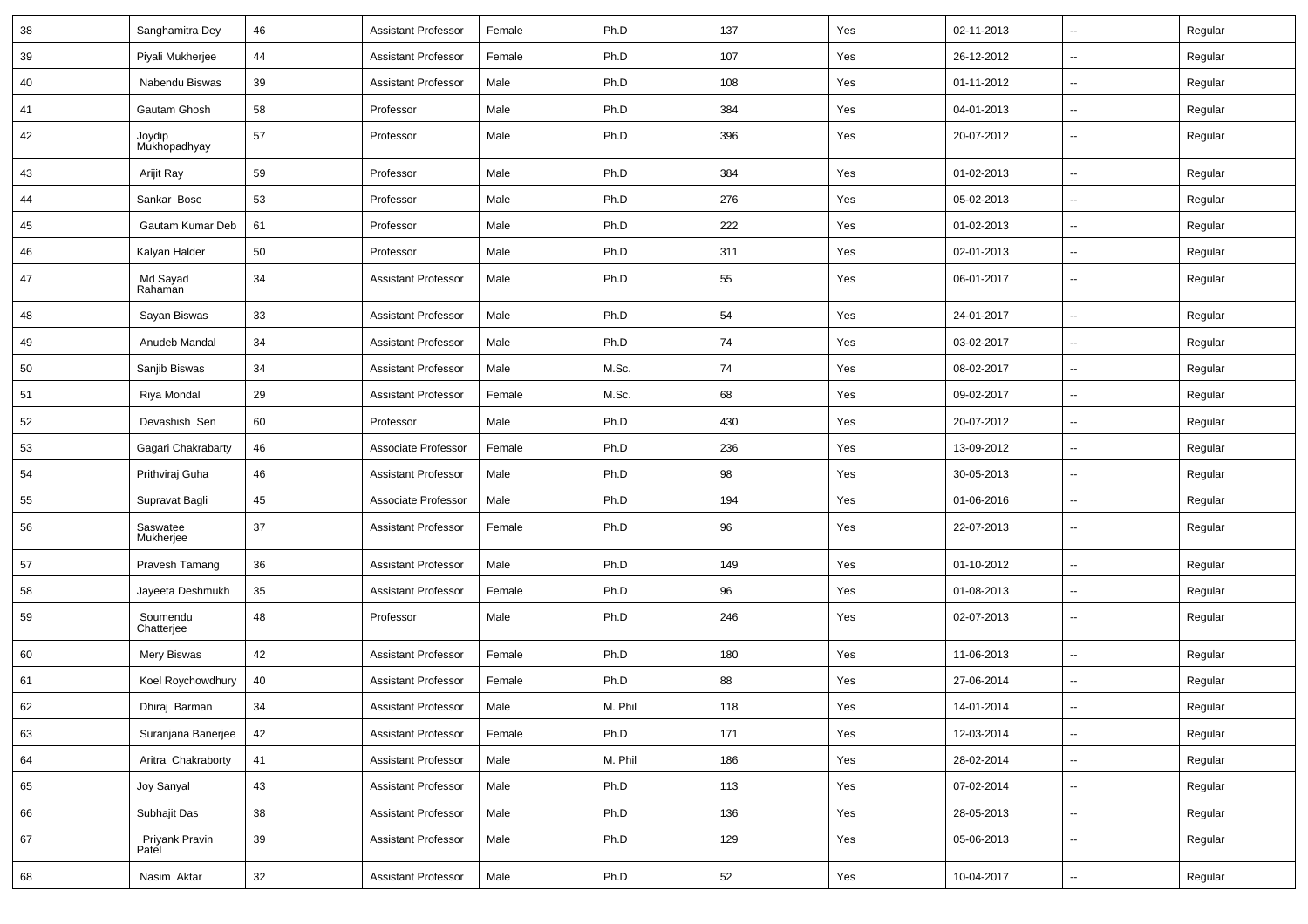| 69 | Saurav Chakraborty        | 33 | <b>Assistant Professor</b> | Male   | M. Phil | 52  | Yes | 03-04-2017 | $\sim$                   | Regular |
|----|---------------------------|----|----------------------------|--------|---------|-----|-----|------------|--------------------------|---------|
| 70 | Sreemati Mukherjee        | 60 | Professor                  | Female | Ph.D    | 300 | Yes | 17-06-2016 | Ξ.                       | Regular |
| 71 | Niladri Roy               | 39 | <b>Assistant Professor</b> | Male   | Ph.D    | 84  | Yes | 01-07-2016 | Ξ.                       | Regular |
| 72 | A P Rajaram               | 37 | <b>Assistant Professor</b> | Male   | Ph.D    | 61  | Yes | 16-06-2016 | $\overline{a}$           | Regular |
| 73 | Suhrita Saha              | 48 | Professor                  | Female | Ph.D    | 269 | Yes | 01-11-2013 | Ξ.                       | Regular |
| 74 | Sumita Saha               | 45 | Associate Professor        | Female | Ph.D    | 239 | Yes | 16-01-2013 | $\sim$                   | Regular |
| 75 | Souvik Mondal             | 37 | <b>Assistant Professor</b> | Male   | Ph.D    | 106 | Yes | 11-09-2012 | $\sim$                   | Regular |
| 76 | Hia Sen                   | 35 | <b>Assistant Professor</b> | Female | Ph.D    | 105 | Yes | 01-10-2012 | Ξ.                       | Regular |
| 77 | Sukanya<br>Sarbadhikary   | 38 | <b>Assistant Professor</b> | Female | Ph.D    | 108 | Yes | 03-10-2012 | $\sim$                   | Regular |
| 78 | Upal Chakrabarti          | 38 | <b>Assistant Professor</b> | Male   | Ph.D    | 108 | Yes | 03-10-2012 | $\overline{\phantom{a}}$ | Regular |
| 79 | Nilanjan Dasgupta         | 52 | Professor                  | Male   | Ph.D    | 288 | Yes | 05-02-2013 | $\overline{a}$           | Regular |
| 80 | Nabamita Das              | 37 | <b>Assistant Professor</b> | Female | Ph.D    | 96  | Yes | 22-07-2013 | $\overline{\phantom{a}}$ | Regular |
| 81 | Antara Ray                | 36 | <b>Assistant Professor</b> | Female | Ph.D    | 143 | Yes | 01-08-2013 | $\sim$                   | Regular |
| 82 | Suvrata Chowdhury         | 39 | <b>Assistant Professor</b> | Female | Ph.D    | 96  | Yes | 30-07-2013 | $\sim$                   | Regular |
| 83 | Bhaskar Chakraborti       | 37 | <b>Assistant Professor</b> | Male   | M. Phil | 60  | Yes | 10-04-2017 | Ξ.                       | Regular |
| 84 | Niloshree<br>Bhattacharya | 35 | <b>Assistant Professor</b> | Female | Ph.D    | 51  | Yes | 02-05-2017 | Ξ.                       | Regular |
| 85 | Tapan Saha                | 41 | <b>Assistant Professor</b> | Male   | Ph.D    | 169 | Yes | 03-01-2013 | $\sim$                   | Regular |
| 86 | Shubhabrata Das           | 35 | <b>Assistant Professor</b> | Male   | Ph.D    | 83  | Yes | 01-09-2014 | $\overline{\phantom{a}}$ | Regular |
| 87 | Kuntal Banerjee           | 40 | <b>Assistant Professor</b> | Male   | Ph.D    | 104 | Yes | 05-01-2015 | $\overline{\phantom{a}}$ | Regular |
| 88 | Pampa Paul                | 36 | <b>Assistant Professor</b> | Female | Ph.D    | 77  | Yes | 01-09-2014 | $\sim$                   | Regular |
| 89 | Ritu Sen                  | 41 | <b>Assistant Professor</b> | Female | Ph.D    | 154 | Yes | 09-11-2016 | Ξ.                       | Regular |
| 90 | Sandip Kumar<br>Mandal    | 47 | Associate Professor        | Male   | Ph.D    | 230 | Yes | 01-02-2013 | Ξ.                       | Regular |
| 91 | Mostak Ahamed             | 40 | <b>Assistant Professor</b> | Male   | Ph.D    | 136 | Yes | 03-01-2013 | $\overline{\phantom{a}}$ | Regular |
| 92 | Shaon Nandi               | 46 | <b>Assistant Professor</b> | Male   | Ph.D    | 174 | Yes | 09-01-2013 | $\overline{a}$           | Regular |
| 93 | Ritam Mukherjee           | 38 | <b>Assistant Professor</b> | Male   | Ph.D    | 84  | Yes | 09-09-2015 |                          | Regular |
| 94 | Khokan Kumar Bag          | 51 | Associate Professor        | Male   | Ph.D    | 217 | Yes | 15-09-2015 | $\overline{\phantom{a}}$ | Regular |
| 95 | Mafiz Uddin               | 45 | Associate Professor        | Male   | Ph.D    | 220 | Yes | 06-08-2015 | ω.                       | Regular |
| 96 | Uttam Kumar<br>Biswas     | 42 | <b>Assistant Professor</b> | Male   | Ph.D    | 179 | Yes | 03-09-2015 | $\overline{\phantom{a}}$ | Regular |
| 97 | Devarati Jana             | 40 | <b>Assistant Professor</b> | Female | Ph.D    | 116 | Yes | 09-09-2015 | ц.                       | Regular |
| 98 | Santi Saren               | 33 | <b>Assistant Professor</b> | Female | Ph.D    | 83  | Yes | 14-08-2015 | ц.                       | Regular |
| 99 | Swarupa<br>Bandyopadhyay  | 51 | Associate Professor        | Female | Ph.D    | 289 | Yes | 01-09-2015 | $\sim$                   | Regular |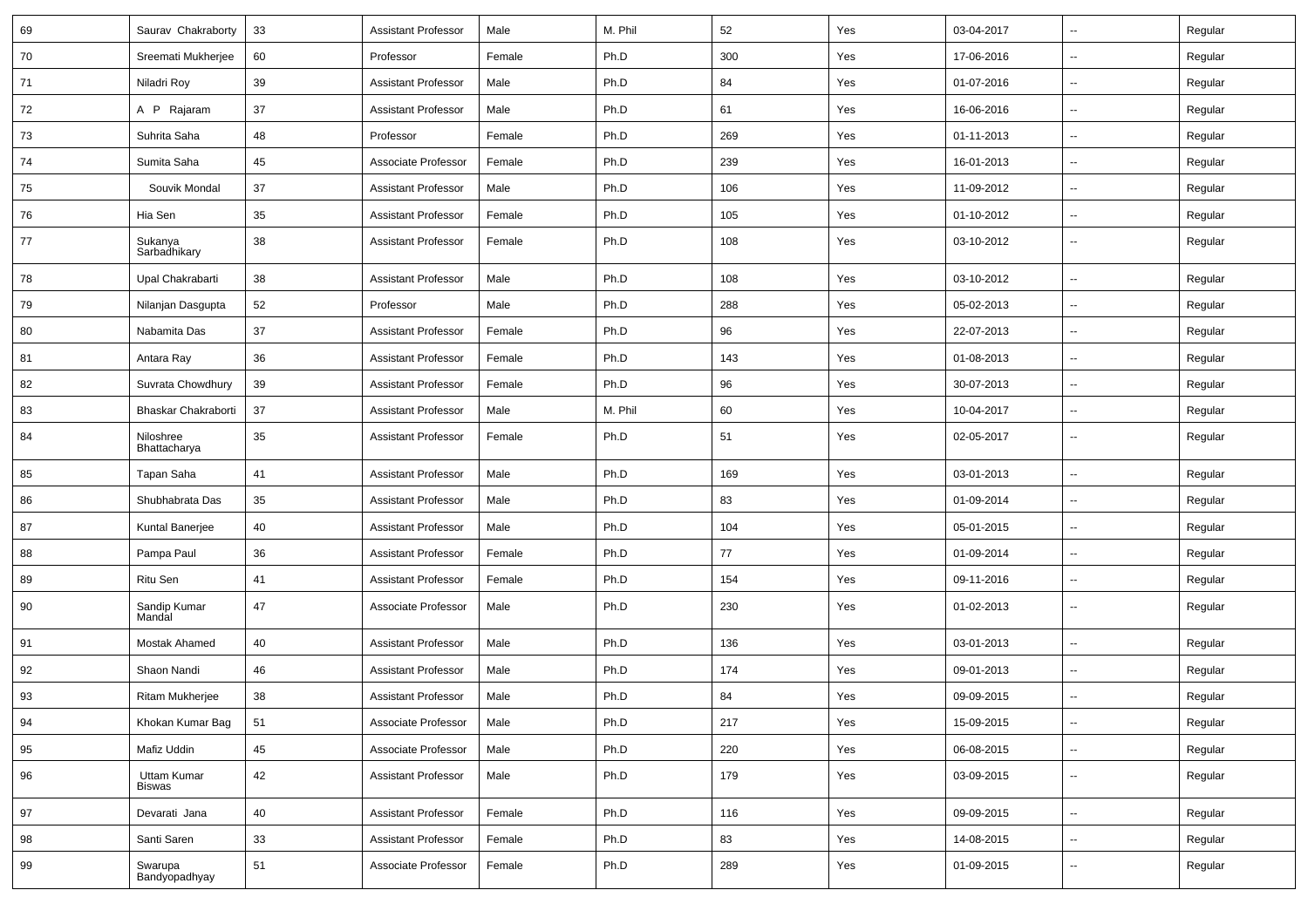| 100 | Pradip Basu                      | 64 | Professor                  | Male   | Ph.D    | 433 | Yes | 19-06-2012 | $\sim$                   | Regular |
|-----|----------------------------------|----|----------------------------|--------|---------|-----|-----|------------|--------------------------|---------|
| 101 | <b>Tanwir Arshed</b>             | 34 | <b>Assistant Professor</b> | Male   | Ph.D    | 85  | Yes | 04-04-2017 | $\overline{\phantom{a}}$ | Regular |
| 102 | Madhura Shamkant<br>Damle        | 35 | <b>Assistant Professor</b> | Female | Ph.D    | 92  | Yes | 02-12-2013 | $\overline{\phantom{a}}$ | Regular |
| 103 | Shilpa Shaw                      | 32 | <b>Assistant Professor</b> | Female | M.A     | 55  | Yes | 21-04-2017 |                          | Regular |
| 104 | Satyabrat Sinha                  | 42 | <b>Assistant Professor</b> | Male   | Ph.D    | 156 | Yes | 26-11-2012 | $\overline{\phantom{a}}$ | Regular |
| 105 | Rajat Roy                        | 31 | <b>Assistant Professor</b> | Male   | M. Phil | 79  | Yes | 10-04-2017 | $\overline{\phantom{a}}$ | Regular |
| 106 | Yarraguntla Suresh<br>Babu       | 39 | <b>Assistant Professor</b> | Male   | M. Phil | 93  | Yes | 16-12-2013 | $\overline{\phantom{a}}$ | Regular |
| 107 | Madhuchanda<br>Ghosh             | 44 | <b>Assistant Professor</b> | Female | Ph.D    | 132 | Yes | 22-01-2013 | $\sim$                   | Regular |
| 108 | Abdus Samad<br>Gayen             | 57 | Associate Professor        | Male   | M. Phil | 360 | Yes | 21-12-2012 | $\overline{\phantom{a}}$ | Regular |
| 109 | Garima Dhabhai                   | 34 | <b>Assistant Professor</b> | Female | Ph.D    | 78  | Yes | 18-04-2017 | $\overline{\phantom{a}}$ | Regular |
| 110 | Radhakanta Das                   | 48 | <b>Assistant Professor</b> | Male   | Ph.D    | 264 | Yes | 01-04-2013 | $\sim$                   | Regular |
| 111 | Saurav De                        | 41 | <b>Assistant Professor</b> | Male   | Ph.D    | 204 | Yes | 28-11-2016 | ⊷.                       | Regular |
| 112 | N V Krishna<br>Chaitanya Yerroju | 34 | <b>Assistant Professor</b> | Male   | M.Sc.   | 107 | Yes | 10-08-2012 | --                       | Regular |
| 113 | Atanu Kumar Ghosh                | 33 | <b>Assistant Professor</b> | Male   | M.Sc.   | 71  | Yes | 19-08-2015 | Ξ.                       | Regular |
| 114 | Suman Guha                       | 36 | <b>Assistant Professor</b> | Male   | M.Sc.   | 82  | Yes | 13-07-2016 |                          | Regular |
| 115 | Tanuja Majumdar                  | 61 | Professor                  | Female | Ph.D    | 363 | Yes | 20-07-2012 | $\overline{\phantom{a}}$ | Regular |
| 116 | Ved Raman Pandey                 | 47 | Associate Professor        | Male   | Ph.D    | 255 | Yes | 01-08-2013 | $\sim$                   | Regular |
| 117 | Rishi Bhushan<br>Choubay         | 42 | <b>Assistant Professor</b> | Male   | Ph.D    | 156 | Yes | 22-07-2013 | $\sim$                   | Regular |
| 118 | Anindya<br>Gangopadhyay          | 48 | <b>Assistant Professor</b> | Male   | Ph.D    | 180 | Yes | 22-07-2013 | $\sim$                   | Regular |
| 119 | Mary Hansda                      | 38 | <b>Assistant Professor</b> | Female | Ph.D    | 160 | Yes | 01-08-2013 | $\sim$                   | Regular |
| 120 | Munni Gupta                      | 43 | <b>Assistant Professor</b> | Female | Ph.D    | 154 | Yes | 30-06-2016 | н.                       | Regular |
| 121 | Mridu Rai                        | 55 | Professor                  | Female | Ph.D    | 266 | Yes | 02-05-2014 |                          | Regular |
| 122 | Oyndrila Sarkar                  | 34 | <b>Assistant Professor</b> | Female | Ph.D    | 108 | Yes | 12-07-2012 | $\overline{\phantom{a}}$ | Regular |
| 123 | Deepa Khakha                     | 39 | Assistant Professor        | Female | Ph.D    | 108 | Yes | 16-07-2012 |                          | Regular |
| 124 | Sajjad Alam Rizvi                | 46 | <b>Assistant Professor</b> | Male   | Ph.D    | 99  | Yes | 01-04-2013 | $\sim$                   | Regular |
| 125 | Kishan Harrijan                  | 38 | <b>Assistant Professor</b> | Male   | Ph.D    | 156 | Yes | 01-04-2013 | $\overline{\phantom{a}}$ | Regular |
| 126 | Soumen Mukherjee                 | 41 | Assistant Professor        | Male   | Ph.D    | 93  | Yes | 01-10-2013 | $\sim$                   | Regular |
| 127 | Salim Zawed                      | 39 | <b>Assistant Professor</b> | Male   | Ph.D    | 65  | Yes | 25-05-2016 | ₩,                       | Regular |
| 128 | Navras Jaat<br>Aafreedi          | 43 | <b>Assistant Professor</b> | Male   | Ph.D    | 141 | Yes | 28-06-2016 | $\sim$                   | Regular |
| 129 | Barun Raychaudhuri               | 55 | Professor                  | Male   | Ph.D    | 300 | Yes | 01-10-2012 | $\overline{\phantom{a}}$ | Regular |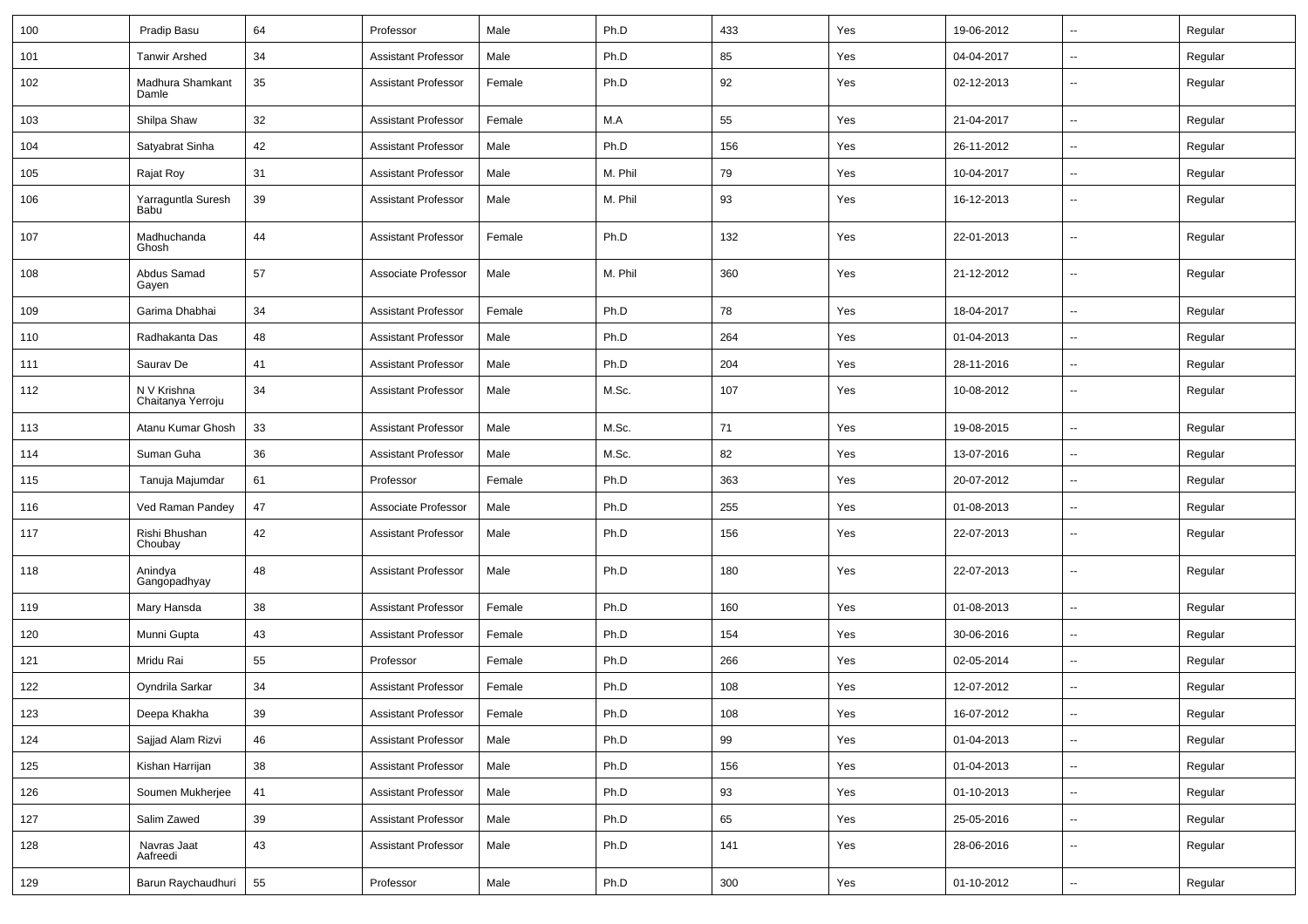| 130 | Arabinda Nayak                 | 57     | Professor                  | Male   | Ph.D  | 287 | Yes | 01-10-2012 | $\mathbf{u}$             | Regular |
|-----|--------------------------------|--------|----------------------------|--------|-------|-----|-----|------------|--------------------------|---------|
| 131 | Muktish Acharyya               | 56     | Professor                  | Male   | Ph.D  | 259 | Yes | 01-10-2012 | $\sim$                   | Regular |
| 132 | Barnali Chakrabarti            | 49     | Associate Professor        | Female | Ph.D  | 250 | Yes | 26-12-2013 | $\mathbf{u}$             | Regular |
| 133 | Gour Bhattacharyya             | 59     | <b>Assistant Professor</b> | Male   | Ph.D  | 216 | Yes | 05-02-2013 | $\overline{\phantom{a}}$ | Regular |
| 134 | Debasish Dutta                 | 46     | <b>Assistant Professor</b> | Male   | Ph.D  | 190 | Yes | 01-08-2012 | $\mathbf{u}$             | Regular |
| 135 | Ratna Koley                    | 43     | <b>Assistant Professor</b> | Female | Ph.D  | 144 | Yes | 04-01-2013 | $\mathbf{u}$             | Regular |
| 136 | Rabindra Nath<br>Gayen         | 36     | <b>Assistant Professor</b> | Male   | Ph.D  | 110 | Yes | 16-08-2012 | $\mathbf{u}$             | Regular |
| 137 | Sukanta De                     | 42     | <b>Assistant Professor</b> | Male   | Ph.D  | 106 | Yes | 15-05-2013 | $\sim$                   | Regular |
| 138 | Ritaban Chatterjee             | 40     | <b>Assistant Professor</b> | Male   | Ph.D  | 101 | Yes | 24-06-2013 | $\mathbf{u}$             | Regular |
| 139 | Saumyadip Samui                | 41     | <b>Assistant Professor</b> | Male   | Ph.D  | 99  | Yes | 05-08-2013 | $\overline{a}$           | Regular |
| 140 | Suchetana<br>Chatterjee        | 41     | <b>Assistant Professor</b> | Female | Ph.D  | 96  | Yes | 01-11-2013 | $\overline{\phantom{a}}$ | Regular |
| 141 | Mousumi Dutta                  | 51     | Professor                  | Female | Ph.D  | 292 | Yes | 13-09-2012 | $\overline{\phantom{a}}$ | Regular |
| 142 | Shanta Dutta                   | 58     | Professor                  | Female | Ph.D  | 426 | Yes | 01-08-2012 | $\overline{\phantom{a}}$ | Regular |
| 143 | Purna Banerjee                 | 46     | Associate Professor        | Female | Ph.D  | 276 | Yes | 15-07-2013 | $\sim$                   | Regular |
| 144 | Kalyan Kumar Das               | 33     | <b>Assistant Professor</b> | Male   | Ph.D  | 108 | Yes | 10-07-2012 | $\mathbf{u}$             | Regular |
| 145 | Anupama Mohan                  | 44     | <b>Assistant Professor</b> | Female | Ph.D  | 135 | Yes | 07-04-2013 | $\sim$                   | Regular |
| 146 | Anirban Ray                    | 35     | <b>Assistant Professor</b> | Male   | Ph.D  | 96  | Yes | 08-07-2013 |                          | Regular |
| 147 | Mahitosh Mandal                | 33     | <b>Assistant Professor</b> | Male   | Ph.D  | 108 | Yes | 10-07-2012 | $\overline{\phantom{a}}$ | Regular |
| 148 | Zaad Mahmood                   | 40     | <b>Assistant Professor</b> | Male   | Ph.D  | 182 | Yes | 01-12-2012 | $\mathbf{u}$             | Regular |
| 149 | Sumit Chakrabarti              | 45     | Professor                  | Male   | Ph.D  | 228 | Yes | 09-04-2013 | $\overline{\phantom{a}}$ | Regular |
| 150 | Sana Rahaman                   | 32     | <b>Assistant Professor</b> | Female | M.A   | 40  | Yes | 21-03-2018 | $\sim$                   | Regular |
| 151 | Thondup Gyatsho<br>Amdo Bhutia | 34     | <b>Assistant Professor</b> | Male   | M.A   | 80  | Yes | 02-04-2018 | $\mathbf{u}$             | Regular |
| 152 | Anirban Chatterjee             | 32     | <b>Assistant Professor</b> | Male   | Ph.D  | 45  | Yes | 16-08-2018 | $\sim$                   | Regular |
| 153 | Swarnali Barua                 | 29     | <b>Assistant Professor</b> | Female | M.Sc. | 37  | Yes | 01-08-2018 | --                       | Regular |
| 154 | Sarifa Khatun                  | 38     | <b>Assistant Professor</b> | Female | Ph.D  | 37  | Yes | 21-08-2018 |                          | Regular |
| 155 | Tapas Acharya                  | 44     | Associate Professor        | Male   | Ph.D  | 190 | Yes | 06-09-2018 | $\sim$                   | Regular |
| 156 | Arunava Chakrabarti            | 61     | Professor                  | Male   | Ph.D  | 388 | Yes | 31-08-2018 | $\sim$                   | Regular |
| 157 | Arpita Barua                   | $30\,$ | <b>Assistant Professor</b> | Female | M.Sc. | 37  | Yes | 01-08-2018 | $\sim$                   | Regular |
| 158 | Abhishake<br>Sadhukhan         | 34     | <b>Assistant Professor</b> | Male   | Ph.D  | 37  | Yes | 06-08-2018 | $\sim$                   | Regular |
| 159 | Subhendu Rajbanshi             | 34     | <b>Assistant Professor</b> | Male   | Ph.D  | 77  | Yes | 17-08-2018 | $\sim$                   | Regular |
| 160 | Sobhan Kumar<br>Sounda         | 53     | <b>Assistant Professor</b> | Male   | Ph.D  | 146 | Yes | 07-08-2018 | --                       | Regular |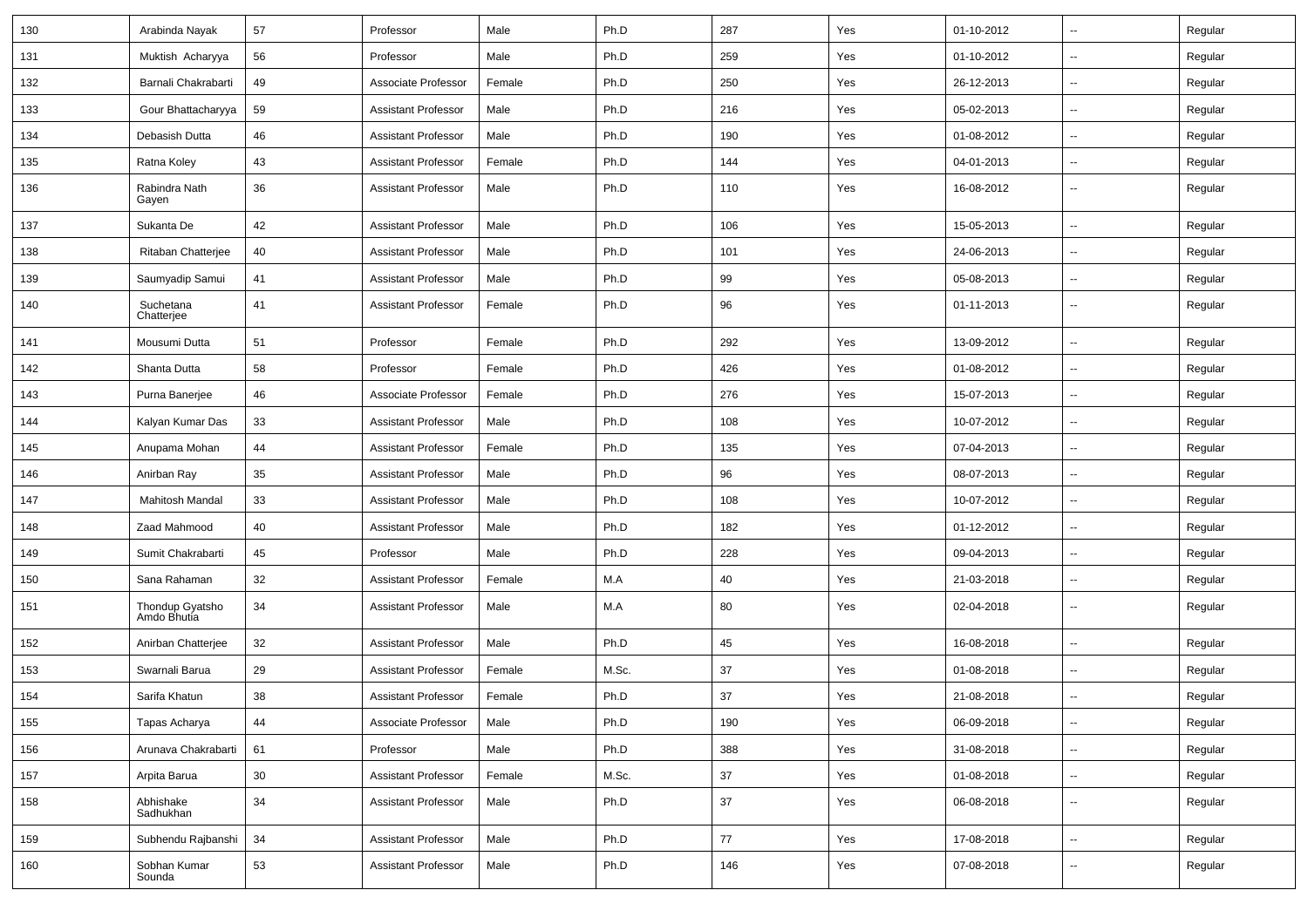| 161 | Balaji Roy                | 34     | <b>Assistant Professor</b> | Male   | Ph.D    | 37  | Yes | 03-08-2018 | $\overline{\phantom{a}}$ | Regular |
|-----|---------------------------|--------|----------------------------|--------|---------|-----|-----|------------|--------------------------|---------|
| 162 | <b>MD Nasim Akhtar</b>    | 34     | <b>Assistant Professor</b> | Male   | Ph.D    | 46  | Yes | 01-08-2018 | $\sim$                   | Regular |
| 163 | Supriya Pan               | 32     | <b>Assistant Professor</b> | Male   | Ph.D    | 52  | Yes | 08-08-2018 |                          | Regular |
| 164 | Subhas Khajanchi          | 33     | <b>Assistant Professor</b> | Male   | Ph.D    | 76  | Yes | 09-08-2018 |                          | Regular |
| 165 | Arnab Mondal              | 34     | <b>Assistant Professor</b> | Male   | Ph.D    | 37  | Yes | 24-08-2018 | $\overline{\phantom{a}}$ | Regular |
| 166 | Angsuman Das              | 35     | <b>Assistant Professor</b> | Male   | Ph.D    | 126 | Yes | 05-09-2018 | $\mathbf{u}$             | Regular |
| 167 | Santanu Bose              | 52     | Professor                  | Male   | Ph.D    | 187 | Yes | 05-09-2018 | $\sim$                   | Regular |
| 168 | Shiba Shankar<br>Acharya  | 33     | <b>Assistant Professor</b> | Male   | Ph.D    | 60  | Yes | 23-08-2018 | $\sim$                   | Regular |
| 169 | Arnab Sain                | 33     | Assistant Professor        | Male   | Ph.D    | 37  | Yes | 16-08-2018 | $\sim$                   | Regular |
| 170 | George Biswas             | 27     | <b>Assistant Professor</b> | Male   | M.Sc.   | 37  | Yes | 17-08-2018 | $\mathbf{u}$             | Regular |
| 171 | Utsab Ghosal              | 36     | <b>Assistant Professor</b> | Male   | Ph.D    | 66  | Yes | 17-08-2018 | $\mathbf{u}$             | Regular |
| 172 | Debajyoti Pramanik        | 36     | <b>Assistant Professor</b> | Male   | Ph.D    | 37  | Yes | 25-09-2018 | $\overline{\phantom{a}}$ | Regular |
| 173 | Anjan Banerjee            | 36     | <b>Assistant Professor</b> | Male   | Ph.D    | 53  | Yes | 03-10-2018 | $\overline{\phantom{a}}$ | Regular |
| 174 | Suman Ray                 | 34     | <b>Assistant Professor</b> | Male   | Ph.D    | 37  | Yes | 01-10-2018 |                          | Regular |
| 175 | Debobrata Sheet           | 32     | <b>Assistant Professor</b> | Male   | Ph.D    | 37  | Yes | 01-10-2018 | $\sim$                   | Regular |
| 176 | Soma Saha                 | 38     | <b>Assistant Professor</b> | Female | Ph.D    | 48  | Yes | 28-09-2018 | $\overline{\phantom{a}}$ | Regular |
| 177 | Rimi Roy                  | 33     | <b>Assistant Professor</b> | Female | Ph.D    | 75  | Yes | 10-10-2018 | $\mathbf{u}$             | Regular |
| 178 | Avijit Mondal             | 33     | <b>Assistant Professor</b> | Male   | Ph.D    | 69  | Yes | 11-10-2018 | $\overline{\phantom{a}}$ | Regular |
| 179 | Dibyendu Mallick          | 39     | <b>Assistant Professor</b> | Male   | Ph.D    | 48  | Yes | 02-11-2018 | $\overline{\phantom{a}}$ | Regular |
| 180 | Gourav Lama               | 29     | Assistant Professor        | Male   | M. Phil | 56  | Yes | 03-04-2018 | $\overline{a}$           | Regular |
| 181 | Debaroti<br>Chakraborty   | 34     | Assistant Professor        | Female | Ph.D    | 79  | Yes | 22-03-2018 | $\sim$                   | Regular |
| 182 | Aditya Sarkar             | 33     | <b>Assistant Professor</b> | Male   | Ph.D    | 44  | Yes | 27-08-2018 | $\sim$                   | Regular |
| 183 | Souvik Mitra              | 36     | <b>Assistant Professor</b> | Male   | Ph.D    | 43  | Yes | 10-08-2018 | $\sim$                   | Regular |
| 184 | Shibthakur<br>Hembram     | 27     | <b>Assistant Professor</b> | Male   | M. Phil | 37  | Yes | 20-11-2018 | $\overline{\phantom{a}}$ | Regular |
| 185 | Gitashree Mondal          | 27     | <b>Assistant Professor</b> | Female | M. Phil | 37  | Yes | 25-07-2018 |                          | Regular |
| 186 | Dibyendu Mondal           | 29     | <b>Assistant Professor</b> | Male   | M. Phil | 37  | Yes | 24-07-2018 | $\overline{\phantom{a}}$ | Regular |
| 187 | Zakir Husain              | 53     | Professor                  | Male   | Ph.D    | 260 | Yes | 04-10-2018 | $\sim$                   | Regular |
| 188 | Md Monirul Islam          | 41     | <b>Assistant Professor</b> | Male   | Ph.D    | 156 | Yes | 18-07-2018 | $\sim$                   | Regular |
| 189 | Debanjana Nayek           | 31     | <b>Assistant Professor</b> | Female | Ph.D    | 62  | Yes | 28-03-2018 | $\sim$                   | Regular |
| 190 | Mousumi Mondal            | 36     | Assistant Professor        | Female | M. Phil | 37  | Yes | 03-04-2018 | $\sim$                   | Regular |
| 191 | Md Inamur Rahman          | 31     | <b>Assistant Professor</b> | Male   | Ph.D    | 37  | Yes | 25-07-2018 | $\overline{\phantom{a}}$ | Regular |
| 192 | Manoranjan Prasad<br>Sing | $30\,$ | <b>Assistant Professor</b> | Male   | M. Phil | 57  | Yes | 01-08-2018 | $\sim$                   | Regular |